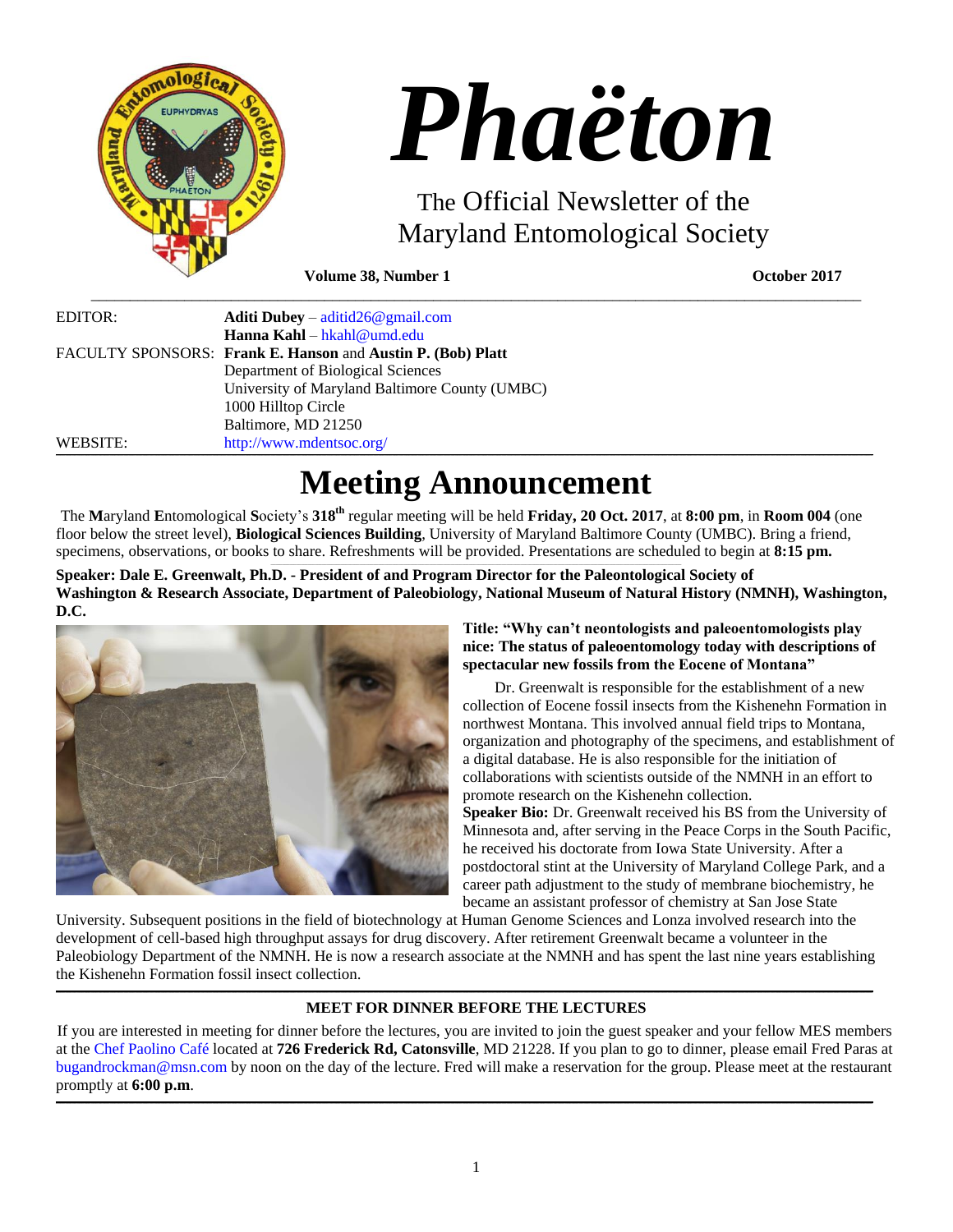\_\_\_\_\_\_\_\_\_\_\_\_\_\_\_\_\_\_\_\_\_\_\_\_\_\_\_\_\_\_\_\_\_\_\_\_\_\_\_\_\_\_\_\_\_\_\_\_\_\_\_\_\_\_\_\_\_\_\_\_\_\_\_\_\_\_\_\_\_\_\_\_\_\_\_\_\_\_\_\_\_\_\_\_\_\_\_\_\_\_\_\_\_\_\_\_\_\_\_\_\_\_\_\_\_\_\_\_\_\_\_\_\_\_\_\_\_\_\_\_\_\_\_\_\_\_\_\_\_\_\_\_\_\_\_\_\_\_\_\_\_\_\_\_\_\_\_\_\_\_\_\_\_\_\_\_\_\_\_\_\_\_\_\_\_\_\_\_\_\_\_\_\_\_\_\_\_\_\_\_\_\_\_\_\_\_\_\_\_\_\_\_\_\_\_\_\_\_\_\_\_\_\_\_\_\_\_\_\_\_\_\_\_\_

#### **\_\_\_\_\_\_\_\_\_\_\_\_\_\_\_\_\_\_\_\_\_\_\_\_\_\_\_\_\_\_\_\_\_\_\_\_\_\_\_\_\_\_\_\_\_\_\_\_\_\_\_\_\_\_\_\_\_\_\_\_\_\_\_\_\_\_\_\_\_\_\_\_\_\_\_\_\_\_\_\_\_\_\_\_\_\_\_\_\_\_\_\_\_\_\_\_\_\_\_\_\_\_\_\_\_\_\_\_\_\_\_\_\_\_\_\_\_\_\_\_\_\_\_\_\_\_\_\_\_\_\_\_\_\_\_\_\_\_\_\_\_\_\_\_\_\_\_\_\_\_\_\_\_\_\_\_\_\_\_\_\_\_\_\_\_\_\_\_\_\_\_ WELCOME TO NEW MEMBERS**

For the **May 2017 meeting minutes** see the June 2017 newsletter.

#### **\_\_\_\_\_\_\_\_\_\_\_\_\_\_\_\_\_\_\_\_\_\_\_\_\_\_\_\_\_\_\_\_\_\_\_\_\_\_\_\_\_\_\_\_\_\_\_\_\_\_\_\_\_\_\_\_\_\_\_\_\_\_\_\_\_\_\_\_\_\_\_\_\_\_\_\_\_\_\_\_\_\_\_\_\_\_\_\_\_\_\_\_\_\_\_\_\_\_\_\_\_\_\_\_\_\_\_\_\_\_\_\_\_\_\_\_\_\_\_\_\_\_\_\_\_\_\_\_\_\_\_\_\_\_\_\_\_\_\_\_\_\_\_\_\_\_\_\_\_\_\_\_\_\_\_\_\_\_\_\_\_\_\_\_\_\_\_\_\_\_\_ HONORING MEMBER DONORS**

MES wishes to honor the following members who made charitable donations along with their recent membership renewals. These donations help with the printing and mailing of *The Maryland Entomologist*.

> William A. Andersen Benjamin L. Apt Robert L. Davidson Mark C. & Emily Etheridge Thomas J. Henry Gary F. Hevel Alexandra Lord Janet A. Lydon Timothy M. McMahon Frances B. Pope Kyle E. Rambo Michael J. Raupp Sue A. Ricciardi Richard G. Robbins Chris Sargent Aubrey G. Scarbrough Paula M. Shrewsbury David R. Smith Robert P. & Joanne K. Solem Theodore W, Suman Timothy W. Thompson James H. Trosper June L. Tveekrem Elissa M. Weidaw

# **29 TH USDA INTERAGENCY RESEARCH FORUM ON INVASIVE SPECIES**

**\_\_\_\_\_\_\_\_\_\_\_\_\_\_\_\_\_\_\_\_\_\_\_\_\_\_\_\_\_\_\_\_\_\_\_\_\_\_\_\_\_\_\_\_\_\_\_\_\_\_\_\_\_\_\_\_\_\_\_\_\_\_\_\_\_\_\_\_\_\_\_\_\_\_\_\_\_\_\_\_\_\_\_\_\_\_\_\_\_\_\_\_\_\_\_\_\_\_\_\_\_\_\_\_\_\_\_\_\_\_\_\_\_\_\_\_\_\_\_\_\_\_\_\_\_\_\_\_\_\_\_\_\_\_\_\_\_\_\_\_\_\_\_\_\_\_\_\_\_\_\_\_\_\_\_\_\_\_\_\_\_\_\_\_\_\_\_\_\_\_\_\_**

**Tue-Fri, 9-12 January 2018**

**Loews Annapolis Hotel, 126 West Street, Annapolis, MD**  Keynote Speakers –

Kenneth Raffa, University of Wisconsin, Madison, WI

It's about time: Applying variable and changing temperatures to the management of two naturalized invasive pests, oak wilt fungus and gypsy moth

Helen Roy, Natural Environment Research Council, Centre for Ecology and Hydrology, Oxfordshire, UK

Engaging people in unraveling the ecology of biological invasions

General Session Topics – Wednesday - Friday

- Chemical ecology of Cerambycids
- Evolution and invasive species
- Ecological aftermath: why biological invasions are real problems

• Managing invasive forest pests with biological control: an update on recent progress.

In addition to the General Sessions, this year's program will include several invited and offered presentations on topics that are relevant to the issue of non-native invasive species:

• Invasive organisms and invasive fires: reciprocal effects, management options

- Laurel wilt disease. What we know and what we fear
- Etiology of thousand cankers disease in the eastern US

• Factors affecting catches of ambrosia beetles and wood borers

• Effects of rising CO2 and climate change on invasive species

• Restoration of the American elm across the urban to rural gradient

• The recent gypsy moth outbreak in New England: the role of rainfall, *Entomophaga maimaiga*, and Nuclear Polyhedrosis Virus

• Which of the 1000 bark beetles indigenous to Asia is the greatest threat to American forests?

• Updates on spotted lanternfly

Poster displays on invasive species and related topics are always welcome. Please contact Vince D'Amico

[\(vincedamico@gmail.com\)](file:///C:/Users/Hanna/Downloads/vincedamico@gmail.com) regarding guidelines and space availability.

A limited number of openings are available on the Program for research presentations. Please contact Michael McManus at [mmcmanus0121@comcast.net](file:///C:/Users/Hanna/Downloads/mmcmanus0121@comcast.net) as soon as possible if you are interested in giving a presentation.

Additional information can be found at:

[https://www.nrs.fs.fed.us/disturbance/invasive\\_species/interage](https://www.nrs.fs.fed.us/disturbance/invasive_species/interagency_forum/) [ncy\\_forum/](https://www.nrs.fs.fed.us/disturbance/invasive_species/interagency_forum/)



**Central Maryland Beekeepers Association** 

Supporting and promoting beekeepers and the viability of honeybees in central Maryland

# **MEMBERS MEETINGS**

# **Tues, 24 October 2017; 7:00 p.m..**

**Dr. [Dewey Caron](http://udel.edu/~dmcaron/)** of the University of Delaware speaks about "Good News for Beekeepers."

LOCATION: MARC (Maryland Agricultural Resource Council) 1114 Shawan Road

Cockeysville, MD 21030

**Dr. Dewey M. Caron** is a native of Bennington, VT and a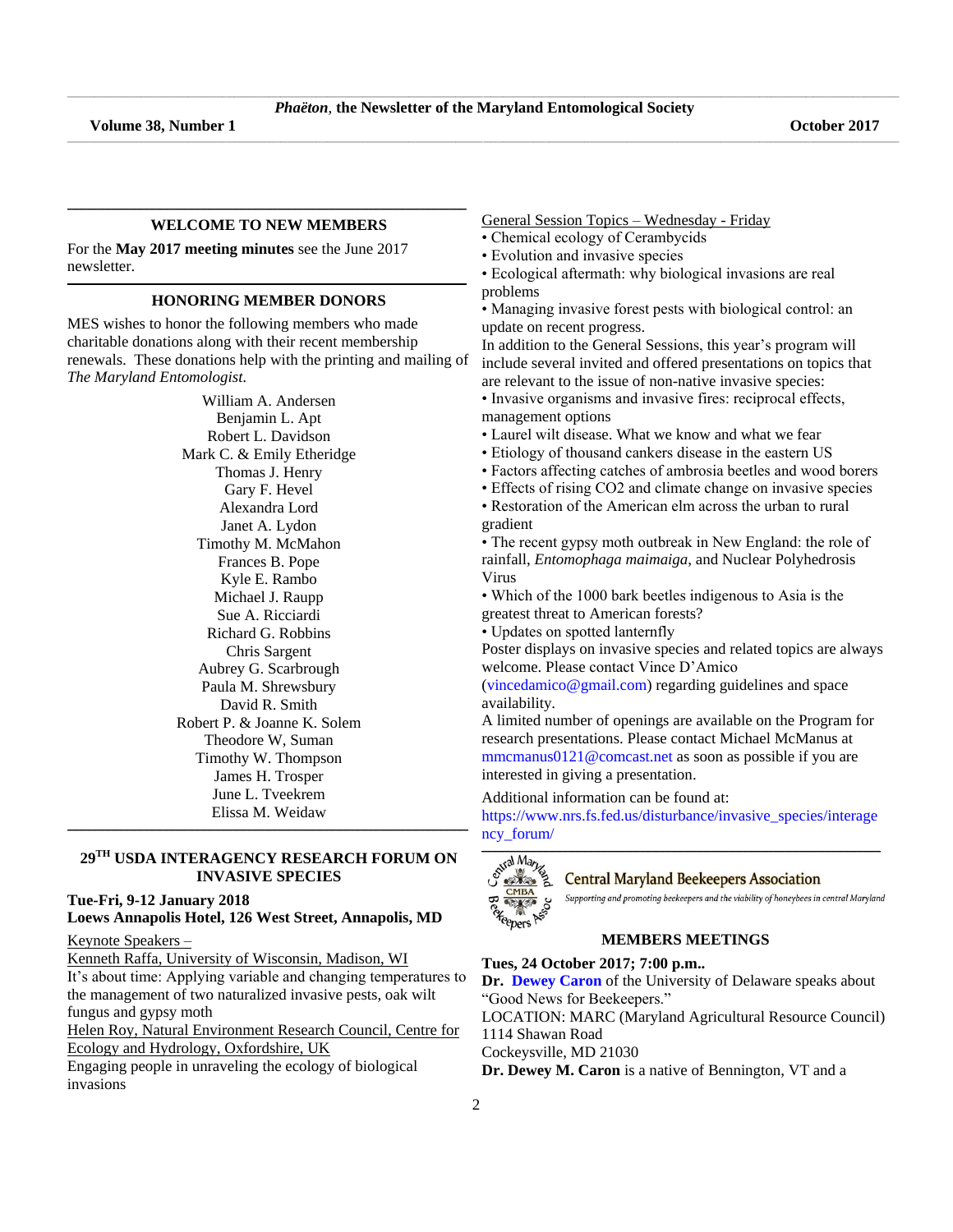graduate of University of Vermont. Following a PhD in Entomology at Cornell University with Dr. Roger Morse, he was an instructor in the Entomology Departments at Cornell, then later the University of Maryland and University of Delaware. Currently, Dewey is Emeritus Professor of Entomology & Wildlife Ecology, University of Delaware and Affiliate Professor, Dept. of Horticulture, Oregon State University. He was instrumental in creating the Eastern Apicultural Society (EAS) Master Beekeeper program and continues as its advisor. He is a past president of both the EAS and the Western Apiculture Society (WAS) and now serves on their executive boards. Since 1981 he has been active in Spanish speaking overseas extension, beekeeping development programs. Dewey is a regular conference speaker at the CCBA annual BK conferences[. http://udel.edu/~dmcaron/.](http://udel.edu/~dmcaron/) Copies of Dewey's book "Honey Bee Biology and Beekeeping" will be available for sale.

#### **Tues, 7 November, 2017; 7:00 p.m.**

**Dr. Helmut Doebel** talks with us about what neonicotinoids are doing to honeybees.

Bee Research Lab: [http://gwbuzz.com](http://gwbuzz.com/)

# **Sat, 2 December, 2017; 6:00-9:00 p.m. Holiday Potluck Dinner**

Members meetings are held at the [Oregon Ridge Nature Center,](https://www.google.com/maps/place/Oregon+Ridge+Nature+Center/@39.4970222,-76.6868097,15z/data=!4m2!3m1!1s0x0:0x9fbed14b2a0e98dd?sa=X&ved=0ahUKEwjkwILmv6jQAhXs6YMKHVsmDwgQ_BIIdDAK)  [13555 Beaver Dam Road, Cockeysville, MD.](https://www.google.com/maps/place/Oregon+Ridge+Nature+Center/@39.4970222,-76.6868097,15z/data=!4m2!3m1!1s0x0:0x9fbed14b2a0e98dd?sa=X&ved=0ahUKEwjkwILmv6jQAhXs6YMKHVsmDwgQ_BIIdDAK) Additional information can be found at:

[http://www.centralmarylandbees.org/meetings-3/membership](http://www.centralmarylandbees.org/meetings-3/membership-meeting-schedule/)[meeting-schedule/](http://www.centralmarylandbees.org/meetings-3/membership-meeting-schedule/)

#### **\_\_\_\_\_\_\_\_\_\_\_\_\_\_\_\_\_\_\_\_\_\_\_\_\_\_\_\_\_\_\_\_\_\_\_\_\_\_\_\_\_\_\_\_\_\_\_\_\_\_\_\_\_\_\_\_\_\_\_\_\_\_\_\_\_\_\_\_\_\_\_\_\_\_\_\_\_\_\_\_\_\_\_\_\_\_\_\_\_\_\_\_\_\_\_\_\_\_\_\_\_\_\_\_\_\_\_\_\_\_\_\_\_\_\_\_\_\_\_\_\_\_\_\_\_\_\_\_\_\_\_\_\_\_\_\_\_\_\_\_\_\_\_\_\_\_\_\_\_\_\_\_\_\_\_\_\_\_\_\_\_\_\_\_\_\_\_\_\_\_\_ AMERICAN ENTOMOLOGICAL SOCIETY PUBLIC MEETING**

# **Wed, 25 October; 4:00 p.m. Topic: TBA Speaker: TBA**

The University of Delaware, Allen Lab Conference Room 101, Newark, Delaware (The Allen Lab Building is east of Townsend Hall. See[: http://maps.rdms.udel.edu/map/index.php\)](http://maps.rdms.udel.edu/map/index.php)

# **Wed, 22 November; 7:00 p.m. Topic: TBA Speaker: TBA**

The Academy of Natural Sciences of Drexel University, Ewell Sale Stewart Library, Second Floor, 1900 Benjamin Franklin Parkway, Philadelphia, Pennsylvania

For additional information, go to: <http://darwin.ansp.org/hosted/aes/mtgSched.htm>

#### **\_\_\_\_\_\_\_\_\_\_\_\_\_\_\_\_\_\_\_\_\_\_\_\_\_\_\_\_\_\_\_\_\_\_\_\_\_\_\_\_\_\_\_\_\_\_\_\_\_\_\_\_\_\_\_\_\_\_\_\_\_\_\_\_\_\_\_\_\_\_\_\_\_\_\_\_\_\_\_\_\_\_\_\_\_\_\_\_\_\_\_\_\_\_\_\_\_\_\_\_\_\_\_\_\_\_\_\_\_\_\_\_\_\_\_\_\_\_\_\_\_\_\_\_\_\_\_\_\_\_\_\_\_\_\_\_\_\_\_\_\_\_\_\_\_\_\_\_\_\_\_\_\_\_\_\_\_\_\_\_\_\_\_\_\_\_\_\_\_\_\_ YOUTH INCENTIVE AWARD**

This program by the Coleopterist Society encourages middle and high school aged children to pursue a research project involving Coleoptera and pair with a professional scientist mentor. Those selected get a small budget and money for equipment from Bioquip. This program is currently soliciting mentors to identify and nurture larval coleopterists in their local communities. More information about the program and the application form can be found on the attachment of this month's issue and at:

[http://www.coleopsoc.org/default.asp?Action=Show\\_SocietyInf](http://www.coleopsoc.org/default.asp?Action=Show_SocietyInfo&ID=Youth) [o&ID=Youth](http://www.coleopsoc.org/default.asp?Action=Show_SocietyInfo&ID=Youth)

The deadline for application is November 1.

#### **\_\_\_\_\_\_\_\_\_\_\_\_\_\_\_\_\_\_\_\_\_\_\_\_\_\_\_\_\_\_\_\_\_\_\_\_\_\_\_\_\_\_\_\_\_\_\_\_\_\_\_\_\_\_\_\_\_\_\_\_\_\_\_\_\_\_\_\_\_\_\_\_\_\_\_\_\_\_\_\_\_\_\_\_\_\_\_\_\_\_\_\_\_\_\_\_\_\_\_\_\_\_\_\_\_\_\_\_\_\_\_\_\_\_\_\_\_\_\_\_\_\_\_\_\_\_\_\_\_\_\_\_\_\_\_\_\_\_\_\_\_\_\_\_\_\_\_\_\_\_\_\_\_\_\_\_\_\_\_\_\_\_\_\_\_\_\_\_\_\_\_ UNIVERSITY OF MARYLAND DEPARTMENT OF ENTOMOLOGY COLLOQUIA**

**Fri, 13 October 2017, 12:00 p.m.-1:00 p.m. "Genomic Approaches for Studying Vector Biology"** David Serre, University of Maryland School of Medicine

**Fri, 27 October 2017, 12:00 p.m.-1:00 p.m. "Catching periodical cicadas in the act: Range shifts in the southern Appalachians (with a timely addendum about why Zombie Cicadas are to be avoided!)"** John Cooley, Wesleyan University

**Fri, 3 November, 12:00 p.m. – 1:00 p.m "How the network got its nodes: the genetic origins of complex and novel morphological traits"** Mark Rebeiz, University of Pittsburgh

**Fri, 10 November, 12:00 p.m. – 1:00 p.m. Title: "Bugs and Bodies: The Role of Insects in Crime Scene Investigations"** Richard Merritt, Univ Distinguished Prof Emeritus

**Fri, 17 November, 12:00 p.m. – 1:00 p.m.** Crystal Cooke, UMD Entomology

**Fri, 1 December, 12:00 p.m. – 1:00 p.m.** Hanna Kahl, UMD Entomology

Entomology colloquia take place in 1130 Plant Sciences Building, College Park, MD from 12:00 pm to 1:00 pm. For additional information, go to: [http://entomology.umd.edu/news/events.](http://entomology.umd.edu/news/events)

#### **\_\_\_\_\_\_\_\_\_\_\_\_\_\_\_\_\_\_\_\_\_\_\_\_\_\_\_\_\_\_\_\_\_\_\_\_\_\_\_\_\_\_\_\_\_\_\_\_\_\_\_\_\_\_\_\_\_\_\_\_\_\_\_\_\_\_\_\_\_\_\_\_\_\_\_\_\_\_\_\_\_\_\_\_\_\_\_\_\_\_\_\_\_\_\_\_\_\_\_\_\_\_\_\_\_\_\_\_\_\_\_\_\_\_\_\_\_\_\_\_\_\_\_\_\_\_\_\_\_\_\_\_\_\_\_\_\_\_\_\_\_\_\_\_\_\_\_\_\_\_\_\_\_\_\_\_\_\_\_\_\_\_\_\_\_\_\_\_\_\_\_\_ ENTOMOLOGICAL SOCIETY OF WASHINGTON PUBLIC MEETING**

**Thu, 2 November 2017; 7:00 p.m.** Topic: TBA Speaker: TBA National Museum of Natural History, Smithsonian Institution, Washington, DC [http://entsocwash.org/.](http://entsocwash.org/)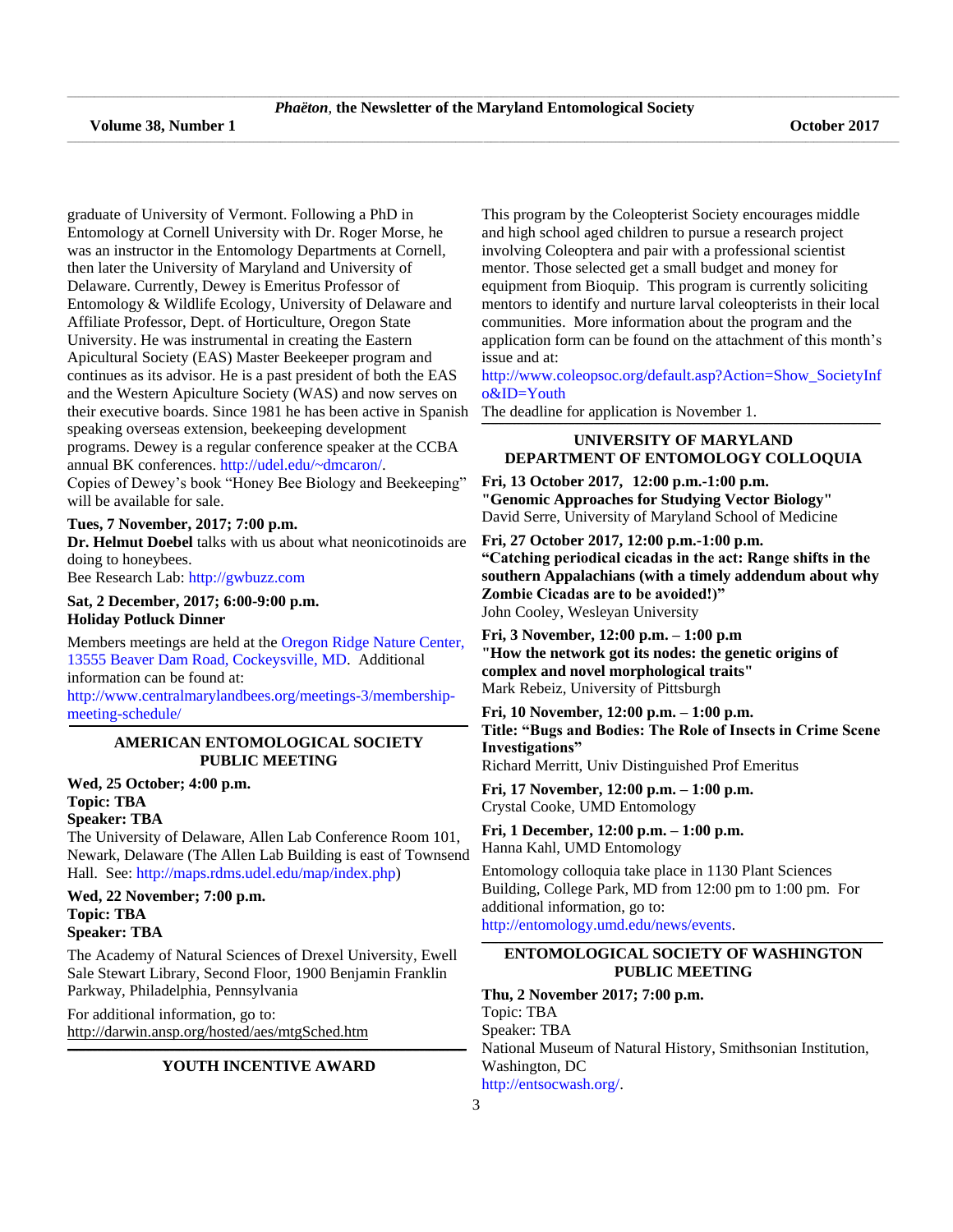\_\_\_\_\_\_\_\_\_\_\_\_\_\_\_\_\_\_\_\_\_\_\_\_\_\_\_\_\_\_\_\_\_\_\_\_\_\_\_\_\_\_\_\_\_\_\_\_\_\_\_\_\_\_\_\_\_\_\_\_\_\_\_\_\_\_\_\_\_\_\_\_\_\_\_\_\_\_\_\_\_\_\_\_\_\_\_\_\_\_\_\_\_\_\_\_\_\_\_\_\_\_\_\_\_\_\_\_\_\_\_\_\_\_\_\_\_\_\_\_\_\_\_\_\_\_\_\_\_\_\_\_\_\_\_\_\_\_\_\_\_\_\_\_\_\_\_\_\_\_\_\_\_\_\_\_\_\_\_\_\_\_\_\_\_\_\_\_\_\_\_\_\_\_\_\_\_\_\_\_\_\_\_\_\_\_\_\_\_\_\_\_\_\_\_\_\_\_\_\_\_\_\_\_\_\_\_\_\_\_\_\_\_\_

#### **\_\_\_\_\_\_\_\_\_\_\_\_\_\_\_\_\_\_\_\_\_\_\_\_\_\_\_\_\_\_\_\_\_\_\_\_\_\_\_\_\_\_\_\_\_\_\_\_\_\_\_\_\_\_\_\_\_\_\_\_\_\_\_\_\_\_\_\_\_\_\_\_\_\_\_\_\_\_\_\_\_\_\_\_\_\_\_\_\_\_\_\_\_\_\_\_\_\_\_\_\_\_\_\_\_\_\_\_\_\_\_\_\_\_\_\_\_\_\_\_\_\_\_\_\_\_\_\_\_\_\_\_\_\_\_\_\_\_\_\_\_\_\_\_\_\_\_\_\_\_\_\_\_\_\_\_\_\_\_\_\_\_\_\_\_\_\_\_\_\_\_\_ 2 ND ANNUAL YOUNG STEMS EXPO**

4 November 2017; 10:00 a.m. – 3:00 p.m. 9435 Lyons Mills Road Owings Mills, MD 21117

The Young STEMs Expo provides hands-on activites to introduce children and their parents to a range of STEM careers. This year, the career stations will focus on the theme of agriculture and aquaculture in Maryland. The Young STEMs Expo, in collaboration with the Lyons Mills

Elementary/Baltimore County Public Schools STEM Expo, will also offer parent sessions designed to help them support their children in STEM.

More information: [https://marylandstemfestival.org/events/2nd](https://marylandstemfestival.org/events/2nd-annual-youngstems-expo-2017/)[annual-youngstems-expo-2017/](https://marylandstemfestival.org/events/2nd-annual-youngstems-expo-2017/) **\_\_\_\_\_\_\_\_\_\_\_\_\_\_\_\_\_\_\_\_\_\_\_\_\_\_\_\_\_\_\_\_\_\_\_\_\_\_\_\_\_\_\_\_\_\_\_\_\_\_\_\_\_\_\_\_\_\_\_\_\_\_\_\_\_\_\_\_\_\_\_\_\_\_\_\_\_\_\_\_\_\_\_\_\_\_\_\_\_\_\_\_\_\_\_\_\_\_\_\_\_\_\_\_\_\_\_\_\_\_\_\_\_\_\_\_\_\_\_\_\_\_\_\_\_\_\_\_\_\_\_\_\_\_\_\_\_\_\_\_\_\_\_\_\_\_\_\_\_\_\_\_\_\_\_\_\_\_\_\_\_\_\_\_\_\_\_\_\_\_\_\_**

# **GUIDE FOR IDENTIFYING DAMAGE ON WOODY PLANTS**

As many of you will know, the number of emerging pests and diseases of woody plants (i.e. species that have never previously been recorded outside their native continent) is continuously increasing. Early warning of these potential invaders before they arrive can be based on surveys of sentinel plantings, nurseries, and arboreta. However, such surveys will necessarily face the presence of organisms and symptoms that have never been observed before by the surveyors. To facilitate the identification of the most likely causal agents of damage to woody plants in situations where the exact identity of such agents is unknown, a field guide for the identification of damage on woody sentinel plants has now been published. The book is now available as a free open-access e-book under the following link: [http://www.cabi.org/cabebooks/ebook/20173265430.](http://www.cabi.org/cabebooks/ebook/20173265430) No hard copies of the book will be sold.

This guide is intended as an aid for managers of sentinel plantings, botanical gardens, or arboreta, as well as phytosanitary inspectors, who may have knowledge of common pests and diseases of woody plants, but may not know the likely cause of damage that they have not encountered before. It aims to provide a tentative identification of relatively broad groups of organisms and not definitive identification of the causal agents. There are chapters that explain how to use the guide, followed by keys (for different organs of conifer and broadleaf species) to guide the user to the relevant sections of the book, based on the questions entomologists and pathologists ask themselves when looking at a damaged or diseased tree in a fashion similar to how a doctor interrogates a patient to arrive at a diagnosis. The largest part of the book is devoted to the description and illustration of damage types and typical causes of the observed damage.

The book is an output of COST Action FP1401 - A global

network of nurseries as early warning system against alien tree pests – "Global Warning" [\(www.ibles.pl/cost\)](file:///C:/Users/aditi/Downloads/aditi/Downloads/www.ibles.pl/cost).

*Submitted by: Dr René Eschen, Senior Scientist – Risk Analysis and Invasion Ecology, CABI*

#### **\_\_\_\_\_\_\_\_\_\_\_\_\_\_\_\_\_\_\_\_\_\_\_\_\_\_\_\_\_\_\_\_\_\_\_\_\_\_\_\_\_\_\_\_\_\_\_\_\_\_\_\_\_\_\_\_\_\_\_\_\_\_\_\_\_\_\_\_\_\_\_\_\_\_\_\_\_\_\_\_\_\_\_\_\_\_\_\_\_\_\_\_\_\_\_\_\_\_\_\_\_\_\_\_\_\_\_\_\_\_\_\_\_\_\_\_\_\_\_\_\_\_\_\_\_\_\_\_\_\_\_\_\_\_\_\_\_\_\_\_\_\_\_\_\_\_\_\_\_\_\_\_\_\_\_\_\_\_\_\_\_\_\_\_\_\_\_\_\_\_\_\_ LOOKING FOR GOLDENROD**

MES member Roberta Engel, who is new to Maryland, is looking for good places to collect insects on Goldenrod. If you have any suggestions, please contact her at: [REngel@ndm.edu](file:///C:/Users/Hanna/Downloads/REngel@ndm.edu)

**\_\_\_\_\_\_\_\_\_\_\_\_\_\_\_\_\_\_\_\_\_\_\_\_\_\_\_\_\_\_\_\_\_\_\_\_\_\_\_\_\_\_\_\_\_\_\_\_\_\_\_\_\_\_\_\_\_\_\_\_\_\_\_\_\_\_\_\_\_\_\_\_\_\_\_\_\_\_\_\_\_\_\_\_\_\_\_\_\_\_\_\_\_\_\_\_\_\_\_\_\_\_\_\_\_\_\_\_\_\_\_\_\_\_\_\_\_\_\_\_\_\_\_\_\_\_\_\_\_\_\_\_\_\_\_\_\_\_\_\_\_\_\_\_\_\_\_\_\_\_\_\_\_\_\_\_\_\_\_\_\_\_\_\_\_\_\_\_\_\_\_\_**

# **OCT 2017-SEP 2018 MES MEMBERSHIP YEAR OFFICERS**

| President               | Frederick Paras                   |
|-------------------------|-----------------------------------|
| Vice President          | Philip J. Kean                    |
| Secretary               | Janet A. Lydon                    |
| Treasurer               | Edgar A. Cohen, Jr.               |
| Historian               | (vacant)                          |
| <b>Faculty Sponsors</b> | Frank E. Hanson & Austin P. Platt |
| Journal Editor          | Eugene J. Scarpulla               |
| E-newsletter Editors    | Aditi Dubey & Hanna Kahl          |

#### **\_\_\_\_\_\_\_\_\_\_\_\_\_\_\_\_\_\_\_\_\_\_\_\_\_\_\_\_\_\_\_\_\_\_\_\_\_\_\_\_\_\_\_\_\_\_\_\_\_\_\_\_\_\_\_\_\_\_\_\_\_\_\_\_\_\_\_\_\_\_\_\_\_\_\_\_\_\_\_\_\_\_\_\_\_\_\_\_\_\_\_\_\_\_\_\_\_\_\_\_\_\_\_\_\_\_\_\_\_\_\_\_\_\_\_\_\_\_\_\_\_\_\_\_\_\_\_\_\_\_\_\_\_\_\_\_\_\_\_\_\_\_\_\_\_\_\_\_\_\_\_\_\_\_\_\_\_\_\_\_\_\_\_\_\_\_\_\_\_\_\_ 2017/2018 PROPOSED MES EVENT SCHEDULE**

Regular MES lecture/meetings are held at the University of Maryland Baltimore County (UMBC) on the 3rd Friday of each of 6 months coinciding with UMBC's academic year. Proposed events for the upcoming MES membership year are: Date Speaker Topic

| Sep 17 | Crab Feast/Meet-&-Greet at J. KING'S Restaurant |
|--------|-------------------------------------------------|
| Oct 20 | Dale E. Greenwalt                               |
| Nov 17 | <b>TBD</b> Lecture                              |
| Feb 16 | <b>TBD</b> Lecture                              |
| Mar 16 | <b>TBD</b> Lecture                              |
| Apr 20 | <b>TBD</b> Lecture                              |
| May 18 | Members' & Students' Presentations & Elections  |
| TBD    | Survey/Field Trip                               |

# **SUBMITTAL DEADLINES**

# NOV 2017 issue of the *Phaëton*:

Please send member news items by 3 November 2017. Send e-newsletter drafts to Aditi at [aditid26@gmail.com](mailto:aditid26@gmail.com) and/or Hanna at [hkahl@umd.edu.](mailto:hkahl@umd.edu)

### SEP 2018 issue of *The Maryland Entomologist*:

Please send first drafts of articles and notes by 1 April 2018.

**\_\_\_\_\_\_\_\_\_\_\_\_\_\_\_\_\_\_\_\_\_\_\_\_\_\_\_\_\_\_\_\_\_\_\_\_\_\_\_\_\_\_\_\_\_\_\_\_\_\_\_\_\_\_\_\_\_\_\_\_\_\_\_\_\_\_\_\_\_\_\_\_\_\_\_\_\_\_\_\_\_\_\_\_\_\_\_\_\_\_\_\_\_\_\_\_\_\_\_\_\_\_\_\_\_\_\_\_\_\_\_\_\_\_\_\_\_\_\_\_\_\_\_\_\_\_\_\_\_\_\_\_\_\_\_\_\_\_\_\_\_\_\_\_\_\_\_\_\_\_\_\_\_\_\_\_\_\_\_\_\_\_\_\_\_\_\_\_\_\_**

Send journal drafts to Gene at [ejscarp@comcast.net.](mailto:ejscarp@comcast.net)